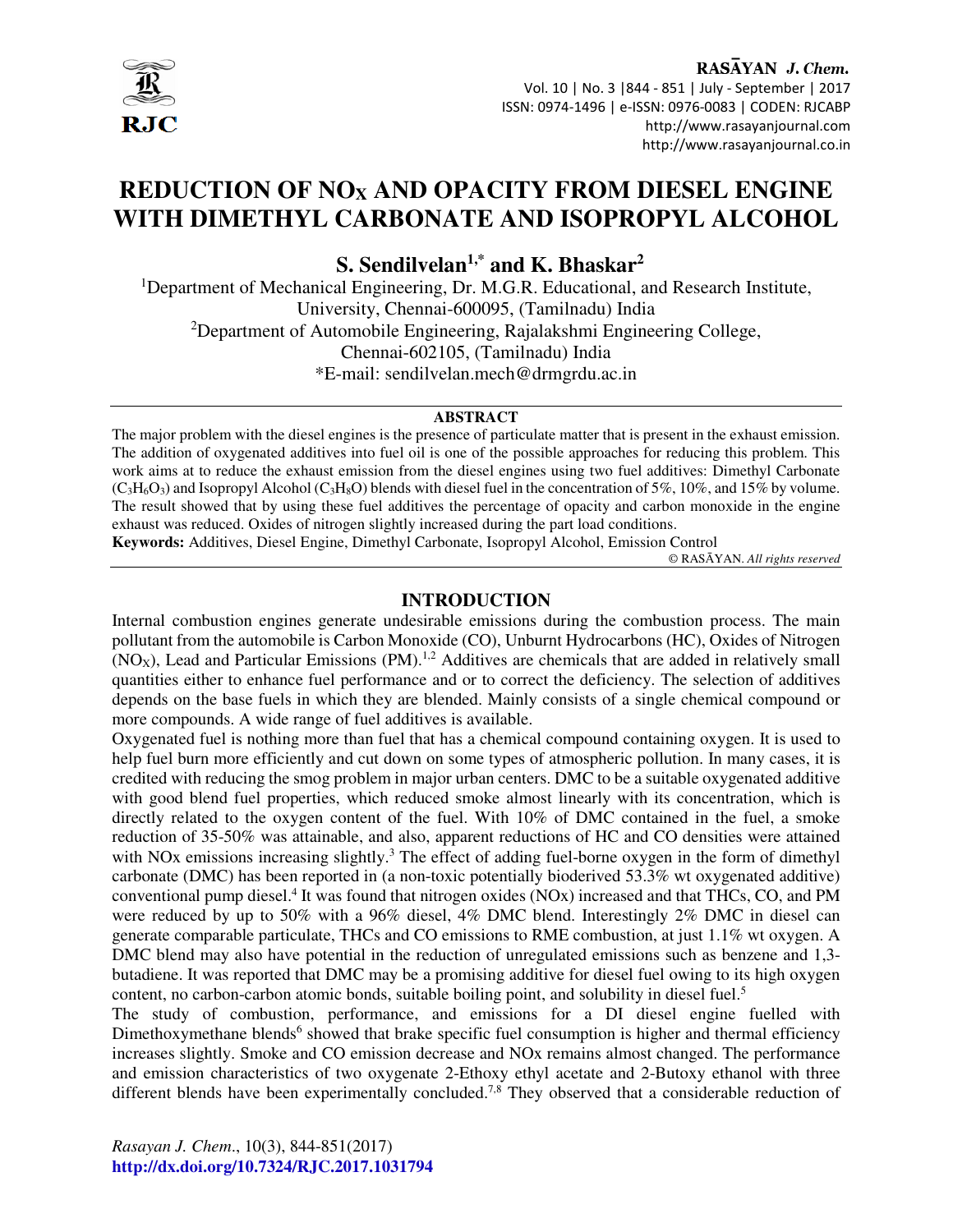smoke carbon monoxide and hydrocarbon is obtained and nitrogen oxide emissions are increased when the oxygen content is increased from 5% to 15%.

It was also studied and concluded that different blends of low- sulfur diesel fuel with different types of oxygenate. The results confirm the importance of oxygen mass fraction of the fuel blend, but at the same time illustrate the effect of chemical structure.<sup>9,10</sup> The effect of fuel oxygen has been reported on diesel emissions and performance<sup>11,12</sup>. Blended ethanol and biodiesel to diesel fuel show that the brake specific fuel consumption, NOx and CO emissions were increased and HC emissions were reduced. Much work not reported in the literature, comparing dimethyl carbonate and isopropyl alcohol additives added in diesel. In this research work, the engine performance has been studied using 5%, 10% and 15% of additives mixed with diesel.

## **EXPERIMENTAL**

## **Dimethyl Carbonate**

DMC is a combustible, innocuous, odorless liquid; its molecular formula is  $CHO<sub>3</sub>OCH<sub>3</sub>$ , or  $C<sub>3</sub>H<sub>6</sub>O<sub>3</sub>$ , which is composed of C-H and C-O bonds without of C-C as shown in Fig.-1. The oxygen content is up to 53.3 wt%, which is usually used as an oxygenated additive to blend with diesel fuel to improve combustion and reduce emissions of diesel engines as shown in Table-1. The addition of DMC to fuels to reduce engine emissions without engine modification seems to be more attractive.

## **Isopropyl Alcohol**

Isopropyl alcohol is another promising oxygenated fuel additive with the oxygen content of 35wt%. The low heating value isopropyl alcohol is 30.4MJ/kg, which is higher than that of DMC as shown in Table-1. The boiling point is 80.70C, and is near to that of diesel. Therefore, it can improve the properties of diesel engines that DMC in blends is partly replaced by Isopropyl alcohol. The chemical structure as shown in Fig.-2.

| Property                  | DMC.        | <b>IPA</b>  | Diesel    |
|---------------------------|-------------|-------------|-----------|
| Molecular formula         | $C_3H_6O_3$ | $C_4H_8O_3$ | $C_xH_y$  |
| Cetane number             | $35 - 36$   | 13          | $40 - 55$ |
| Low heating value (MJ/kg) | 15.78       | 30.4        | 42.5      |
| Density $(kg/m3)$         | 875         | 803.4       | 840       |
| Boiling point             | $90 - 91$   | 80.7        | 180-360   |
| Oxygen content (wt $\%$ ) | 53.3        | 35          |           |

Table -1: Fuel Properties of DMC, IPA and Diesel



Fig. - 1: Chemical Structure Dimethyl Carbonate  $(OC(OCH<sub>3</sub>)<sub>2</sub>)$ 



Fig. - 2: Chemical Structure Isopropyl Alcohol  $(C_3H_7O)$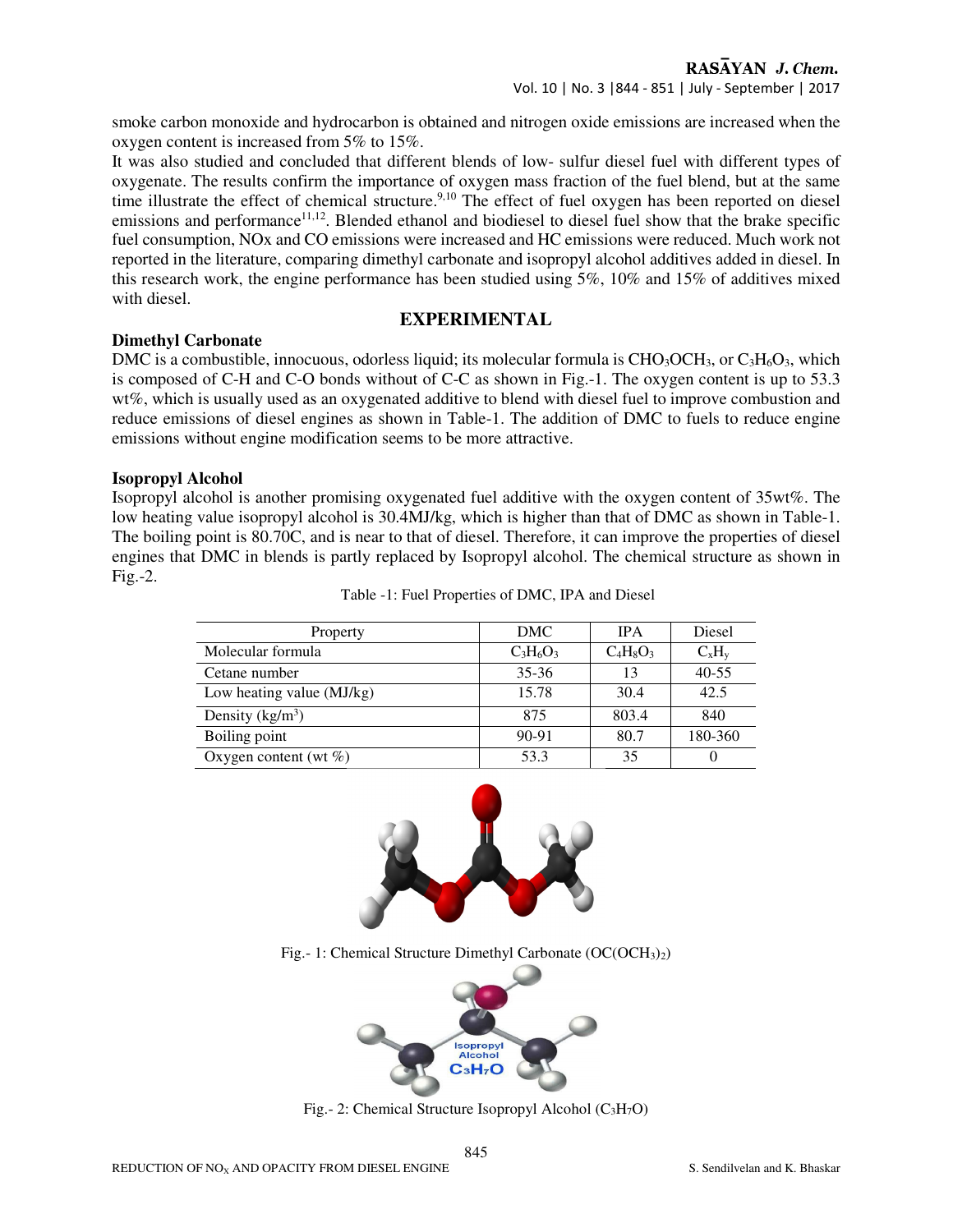Vol. 10 | No. 3 |844 - 851 | July - September | 2017

A vertical, water cooled, single cylinder, four strokes direct injection diesel engine was used for this work. The engine was coupled to an eddy current dynamometer for power measurement. AVL 415 variable sampling smoke meter was used to measure the particulate matter in the exhaust. AVL Digas 444 Exhaust Gas Analyzer was used to measure HC, CO and NOx emissions. AVL 615 Indimeter system was used to get pressure crank angle diagram at various loads using AVL GH12D piezoelectric pressure transducer and AVL 364 angle encoder and to process the same for getting various parameters such as heat release rate curve, peak pressure etc. All the AVL equipment were supplied by AVL INDIA, Chennai (India). Experiments were carried out in four different phases. In the first phase bases reading were obtained using neat diesel. In the other three phases, the engine performance was studied using 5%, 10% and 15% of additives mixed with diesel. The engine specifications are given below.

To begin with, the different blends were prepared and the blends containing 5, 10, and 15 percent DMC fuel by volume were denoted as DMC5 (D95), DMC10 (D90), and DMC15 (D85) respectively. Similarly, IPA5, IPA10, and IPA15 were denoted. The engine tests were performed using the pure diesel fuel as a base without any blending covering all engine loads to determine the engine operating characteristics and pollutant emissions to set a base line. Then the readings were recorded at the same operating conditions with the engine fuelled with different blends prepared in the beginning. In the last, the graphs were plotted to analyze the effect of the blends on the emission of the engine.

## **RESULTS AND DISCUSSION**

## **Performance analysis of dimethyl carbonate additive (ADMC)**

## **Hydrocarbon emissions (HC)**

Figure-3 shows that the variation of HC emissions in ppm with a load in % for diesel, diesel with DMCS5%, diesel with DMCS10%, diesel with DMCS15%. It can be seen that with an increase in load, HC emissions increase for all the tested models, and there has been a considerable increase in HC emissions for the entire additives mode than the baseline diesel values. A significant increase in HC emissions is noticed for DMCS 15% additive mode. For diesel, the HC emissions vary from 5 ppm at no load to 36 ppm at full load. For 5% ADMCS, 15% ADMCS, 20% ADMCS the variations are from 17 to 42 ppm, 22 ppm to 56 ppm, and 22 ppm to 77 ppm, respectively. At full load, the Unburnt Hydrocarbon of various modes tested varies from 36 ppm to 77 ppm.



#### **Carbon monoxide emission**

Figure 4 shows that the variation of  $CO_2$  emissions in ppm with a load in % for diesel, diesel with DMCS5%, diesel with DMCS10%, diesel with DMCS15%. It can be seen that with an increase in load, CO emissions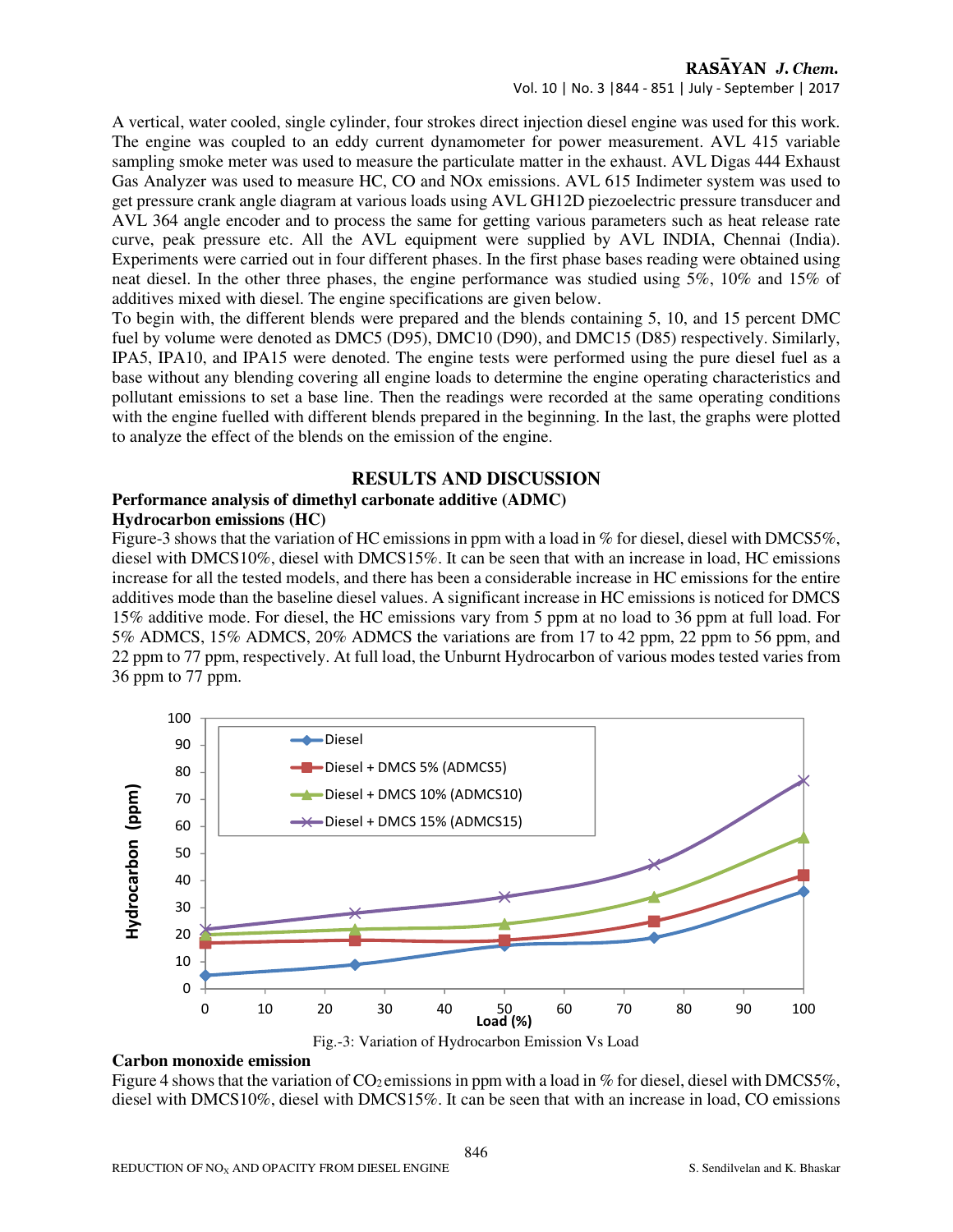#### RASAYAN J. Chem. Vol. 10 | No. 3 |844 - 851 | July - September | 2017

increase for all the tested models, and there has been a considerable decrease in CO emissions for the entire additives mode than the baseline diesel values except diesel with DMCS 15% mode. A significant increase in CO emissions is noticed for DMCS 15% additive mode. For diesel, the CO emissions vary from 1.62 ppm at no load to 8.87 ppm at full load. For 5% ADMCS, 15% ADMCS, 20% ADMCS the variations are from 1.6 to 8.38 ppm, 1.61 ppm to 8.36 ppm, and 1.89 ppm to 9.3 ppm, respectively. At full load, the Carbon dioxide of various modes tested varies from 8.36 ppm to 9.3 ppm.





Figure-5 shows that the variation of NOx emissions in ppm with a load in % for diesel, diesel with DMCS5%, diesel with DMCS10%, diesel with DMCS15%. It can be seen that with an increase in load, NOx emissions increase for all the tested models, and there has been a considerable decrease in NOx emissions for the entire additives mode than the baseline diesel values. A significant increase in NOx emissions is noticed for diesel mode at full load. For diesel, the NOx emissions vary from 128 ppm at no load to 2107 ppm at full load. For 5% ADMCS, 15% ADMCS, 20% ADMCS the variations are from 179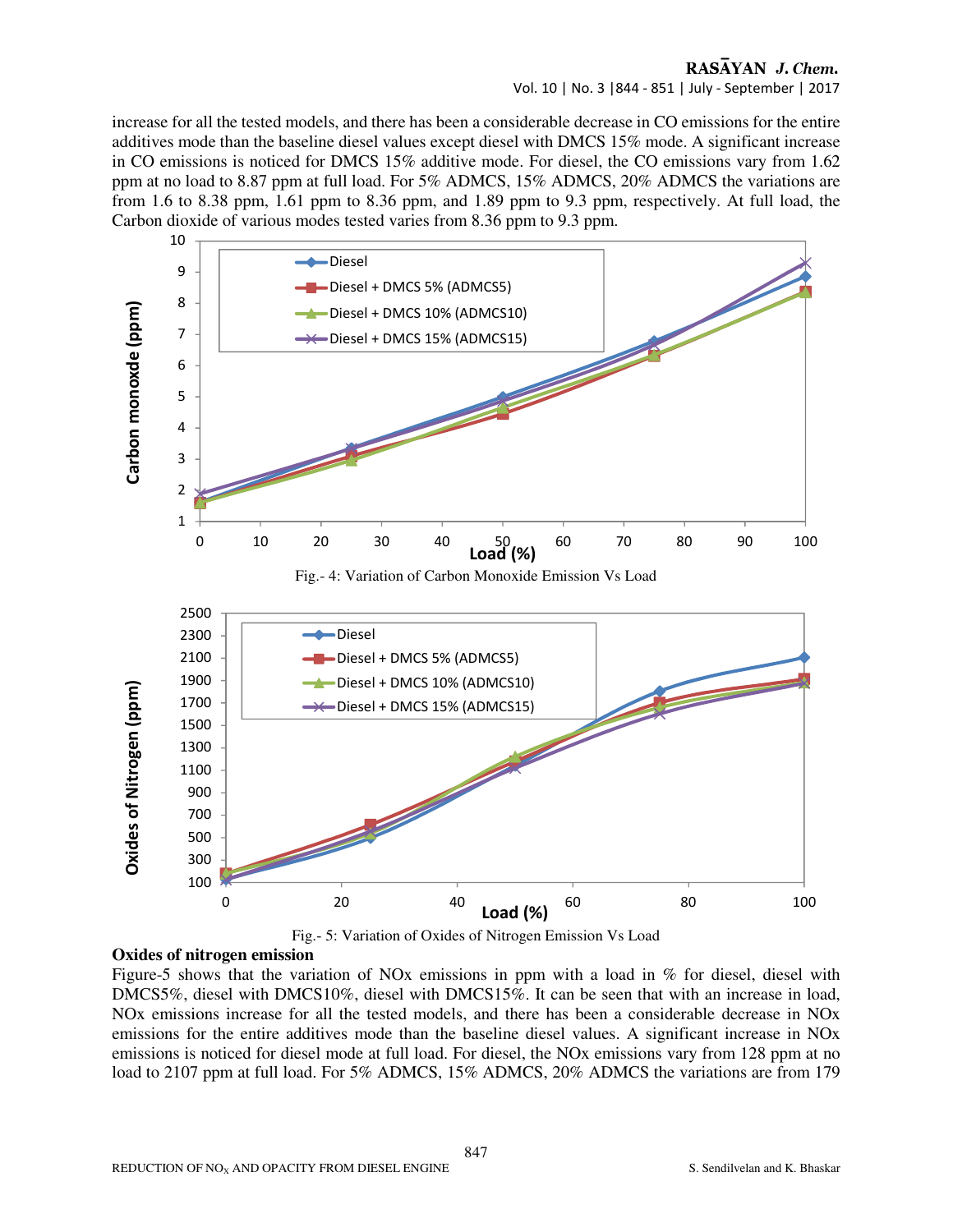to 1915 ppm, 180 ppm to 1884 ppm, and 125 ppm to 1876 ppm, respectively. At full load, the oxides of nitrogen emission of various modes tested vary from 1876 ppm to 2107 ppm.

#### **Opacity**

Figure-6 shows that the variation of opacity with a load in % for diesel, diesel with DMCS5%, diesel with DMCS10%, diesel with DMCS15%. It can be seen that with an increase in load, opacity increases for all the tested models, and there has been a considerable decrease in opacity for the entire additives mode than the baseline diesel values other than diesel with DMCS 15% mode.



A significant increase in opacity is noticed for with DMCS 15% mode at full load. For diesel, the opacity varies from 3.8 % at no load to 57.4 % full load. For 5% ADMCS, 15% ADMCS, 20% ADMCS the variations are from 3.7 % to 52.4 %, 3.7 % to 52.4 %, and 5.6 % to 68.7 %, respectively. At full load, the opacity of various modes tested varies from 52.4 % to 68.7 %.

## **Performance analysis of isopropyl alcohol (AIPA)**

#### **Hydrocarbon emissions (HC)**

Figure-7 shows that the variation of HC emissions in ppm with a load in % for diesel, diesel with AIPA5%, diesel with AIPA10%, diesel with AIPA15%. It can be seen that with an increase in load, HC emissions increase for all the tested models, and there has been a considerable increase in HC emissions for the entire additives mode than the baseline diesel values. A significant increase in HC emissions is noticed for AIPA 15% additive mode. For diesel, the HC emissions vary from 5 ppm at no load to 36 ppm at full load. For 5% AIPA, 15% AIPA, 20% AIPA the variations are from 22 to 79 ppm, 43 ppm to 111 ppm, and 65 ppm to 123 ppm, respectively. At full load, the Unburnt Hydrocarbon of various modes tested varies from 36 ppm to 123 ppm.

#### **Carbon monoxide emission**

Figure-8 shows that the variation of CO emissions in ppm with a load in % for diesel, diesel with AIPA5%, diesel with AIPA10%, diesel with AIPA15%. With the increase in load, CO emissions increase for all the tested models, and there has been a considerable decrease in CO emissions for the entire additives mode than the baseline diesel values at full load. A significant decrease in CO emissions is noticed for AIPA15% additive mode at full load condition. For diesel, the CO emissions vary from 1.62 ppm at no load to 8.87 ppm at full load. For 5% AIPA, 15% AIPA, 20% AIPA the variations are from 1.87 ppm to 8.62 ppm, 1.87 ppm to 8.62ppm, and 1.82 ppm to 8.4 ppm, respectively. At full load, the carbon monoxide of various modes tested varies from 8.4 ppm to 8.87 ppm.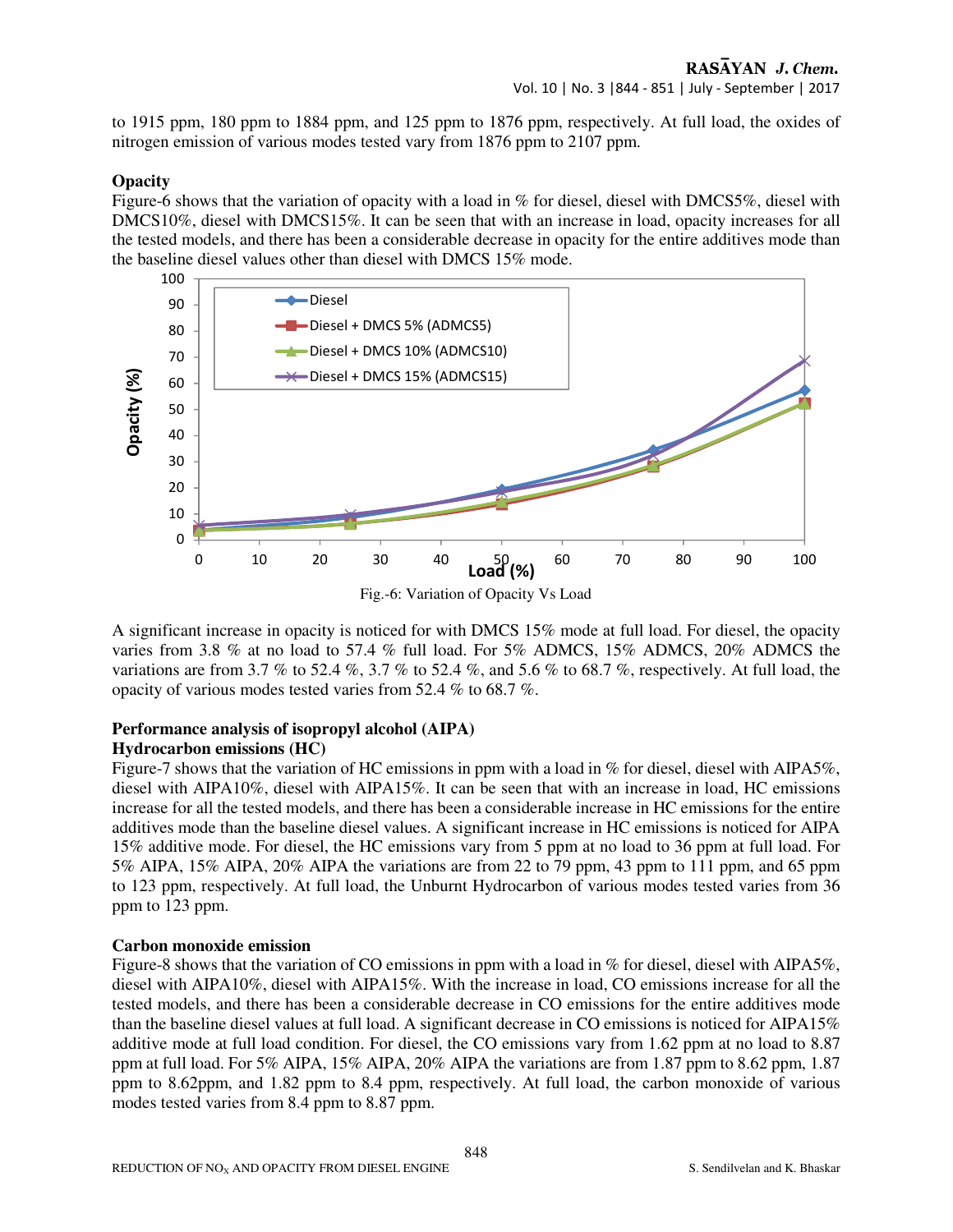

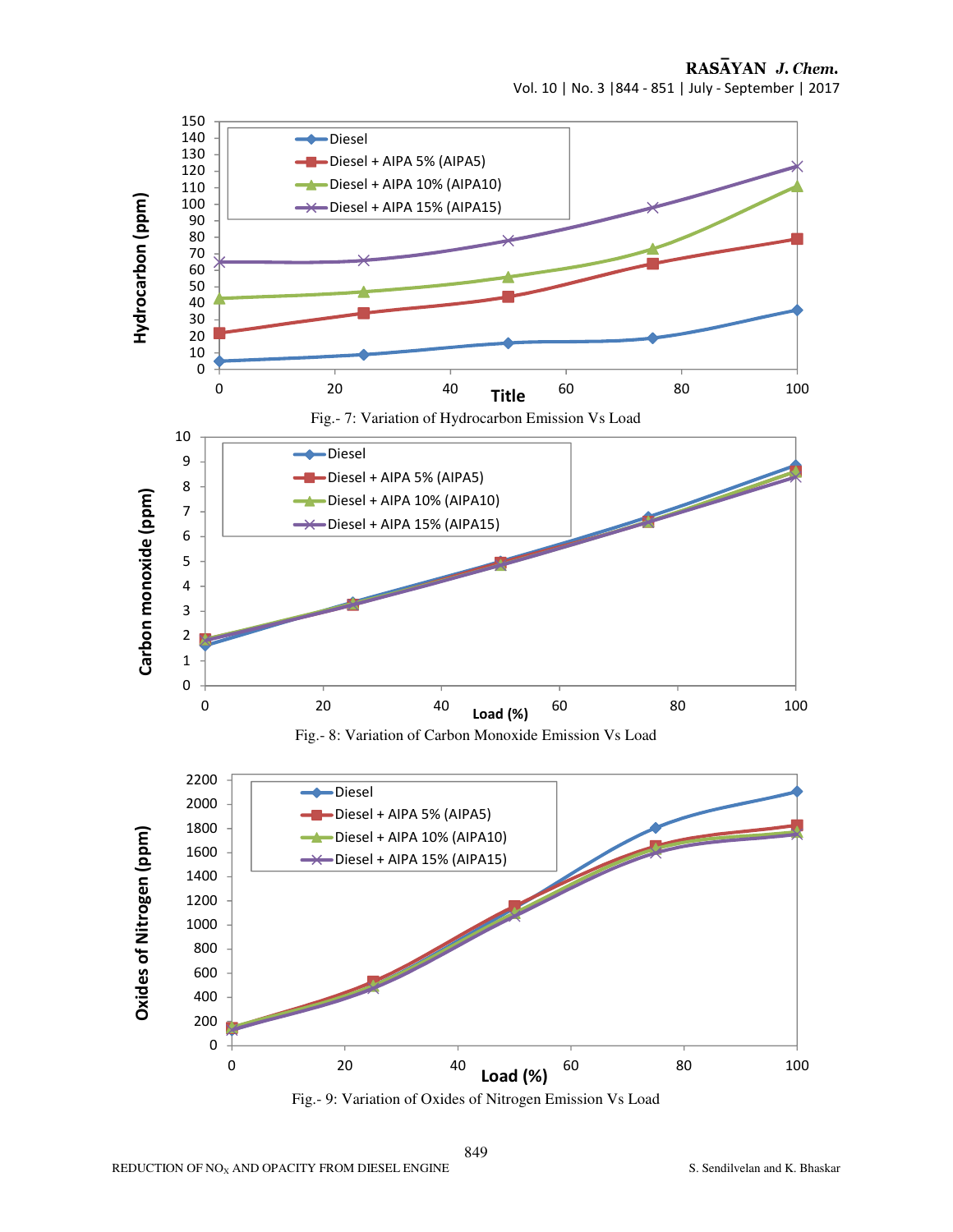#### **Oxides of nitrogen emission**

Figure-9 shows that the variation of NOx emissions in ppm with a load in % for diesel, diesel with AIPA5%, diesel with AIPA10%, diesel with AIPA15%. Reports concluded by Chen et al also confirm this experimental work as it shows with increase in load, NOx emissions increase for all the tested models, and there has been a considerable decrease in NOx emissions for the entire additives mode than the baseline diesel values<sup>13</sup>. A significant increase in NOx emissions is noticed for diesel mode at full load. For diesel, the NOx emissions vary from 128 ppm at no load to 2107 ppm at full load. For 5% AIPA, 15% AIPA, 20% AIPA the variations are from 146 to 1828 ppm, 152 ppm to 1774ppm, and 130 ppm to 1753 ppm, respectively. At full load, the oxides of nitrogen emission of various modes tested vary from 1753 ppm to 2107 ppm.

#### **Opacity**

Figure-10 show that the variation of opacity with a load in % for diesel, diesel with AIPA5%, diesel with AIPA10%, diesel with AIPA15%. With the increase in load, opacity increases for all the tested models, and there has been a considerable decrease in opacity for the entire additives mode than the baseline diesel values, good agreement with literature.<sup>14</sup> A significant decrease in opacity is noticed for with AIPA15% mode at full load. For diesel, the opacity varies from 3.8 % at no load to 57.4 % full load. For 5% AIPA, 15% AIPA, 20% AIPA the variations are from 3.9 % to 50 %, 4.6 % to 46.7 %, and 5.3 % to 42.7 %, respectively. At full load, the opacity of various modes tested varies from 42.7 % to 57.4 %.



## **CONCLUSION**

In this work, an investigation was carried out to study the effects on exhaust emissions by IPA and DMC blends in a single cylinder direct injection diesel engine. The oxygen contents of IPA and DMC is different, and consequently, their effectiveness as diesel fuel blending agents to reduce emissions should be comparable. Their chemical structures and associated physicochemical properties are distinctly different.<sup>15</sup> The results obtained for constant engine speed with various engine loads can be summarized as follows:

- The effect of oxygenated additives on performance of the engine is not significant as there are marginal differences in the performance characteristics.
- Both IPA and DMC blends substantially lowers the exhaust gas opacity. The maximum reduction nearly of 25% was observed by DMC15 and IPA15 blends as compared to base reference diesel fuel.
- The oxygenated diesel fuel blends have shown a marginal reduction in CO and increase in HC emissions with a slight penalty in NOx emissions at part load, which can be controlled by exhaust gas recirculation (EGR).